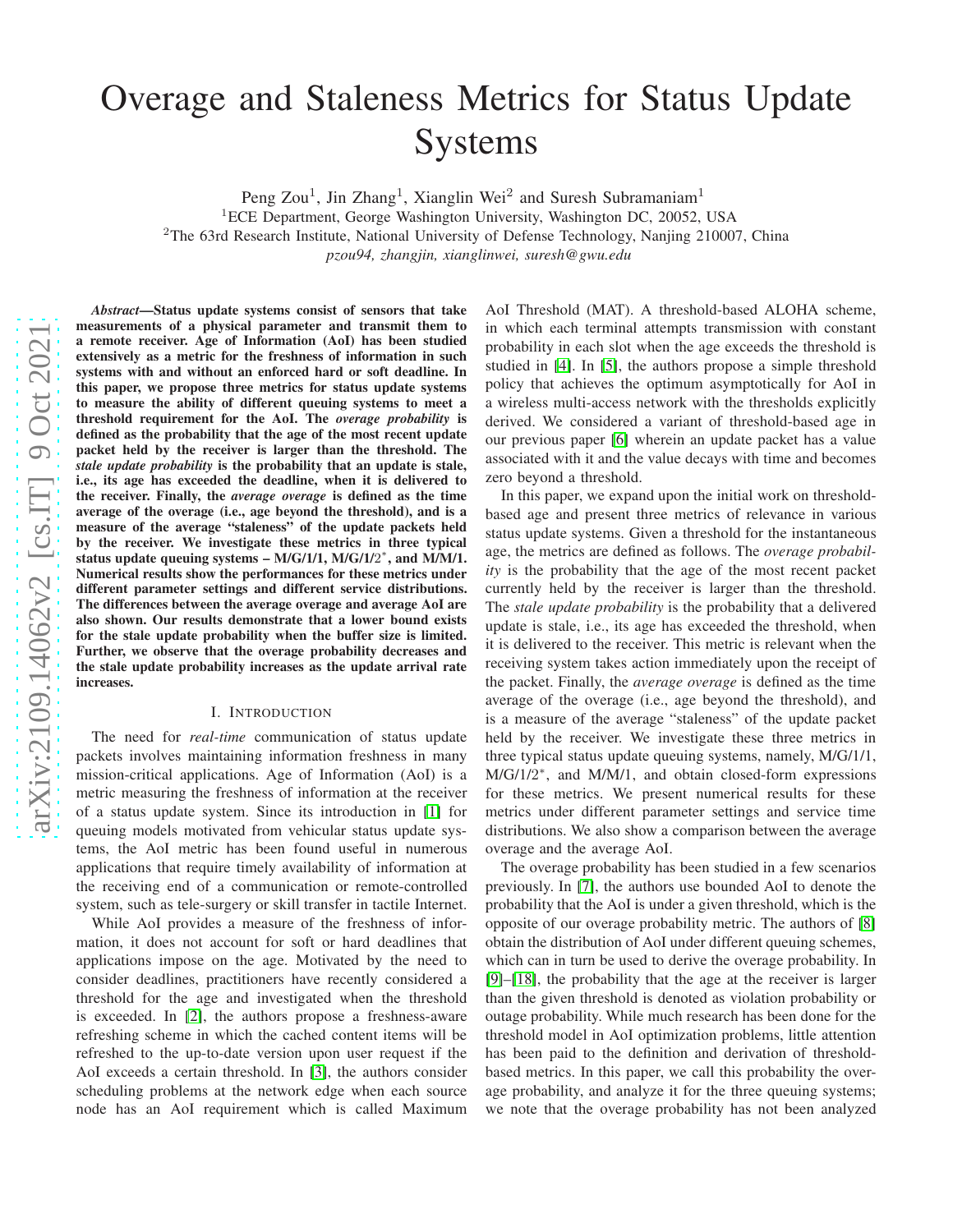

<span id="page-1-0"></span>Fig. 1. Status update packets arriving to <sup>a</sup> single server transmission queue. for the M/G/1/1 and M/G/1/2<sup>∗</sup> systems before. Further, to the best of our knowledge, the other two metrics we propose here have not been considered before. Thus, our contributions in this paper include: (a) the proposal of two new metrics, (b) the derivation of expressions for all metrics for three commonly studied queuing systems, and (c) numerical results exploring various trade-offs.

#### II. SYSTEM MODEL

We consider a point-to-point communication system with a transmitter sending status updates from a single source to a receiver as shown in Fig. [1.](#page-1-0) The update packets arrive at the transmitter following a Poisson process with an arrival rate λ. A packet may be discarded in the queuing phase based on buffer size and the packet dropping policy; those that are not discarded enter the server and are received by the receiver after a random service time. Here, we only index those packets that are received by the receiver and use  $S_i$  to denote the service time for the *i*th packet.  $S_i$  is assumed to be iid with pdf  $f_S(s)$ . In this paper, we consider M/GI/1/1, M/GI/1/2<sup>\*</sup>, and M/M/1 queuing schemes. In M/GI/1/1, there is no buffer and packets arriving in busy state are discarded. In M/GI/1/2\*, there is a single data buffer and an arriving packet replaces the packet in the buffer (if any). In M/M/1, there is infinite buffer space for the packets with first come first serve discipline. The first two systems with no and limited buffer have been extensively studied recently [\[19\]](#page-7-10)–[\[23\]](#page-7-11) because it is known that limited buffering helps decrease AoI. We also study the M/M/1 system here because it was originally studied in [\[1\]](#page-7-0) and our analysis enables a comparison of these new metrics with the AoI.

Inspired by [\[3\]](#page-7-2) and [\[7\]](#page-7-6), we introduce a deadline/threshold  $H$  for the age of the update packets. Unlike the hard threshold assumption that instantaneous age is not allowed to exceed the threshold in [\[3\]](#page-7-2), our threshold is assumed as a soft threshold as in [\[7\]](#page-7-6). Based on a given threshold, we introduce three metrics – *overage probability*, *average overage*, and *stale update probability* – and formally define them below.

Our metrics are closely related to the peak age. As discussed in [\[19\]](#page-7-10) for peak age, the AoI reaches a local maximum value every time before a packet is delivered. Based on the queue states and system time of the packets, peak age is different for different received packets. Therefore, if a fixed threshold for instantaneous AoI is given, some received packets' peak age will exceed the threshold while some peak ages will stay under the threshold. At the same time, the AoI is supposed to decrease at the instant when the packet is delivered to the receiver. At this instant, the instantaneous AoI is equal to the system time of this packet.

## *A. Overage Probability*

The *overage probability* is the probability that the age of the packet currently held by the receiver is larger than the threshold. Let  $\varepsilon_i$  denote the time period during which the instantaneous age is larger than the threshold  $H$  during the interval between the delivery of packet  $i - 1$  and packet i (also called the inter-departure period between packet  $i - 1$ and packet i). Let  $Y_i$  denote the inter-departure period between packet  $i - 1$  and packet i and  $T_i$  denote the system time (i.e., waiting time plus service time) of packet  $i$ . Then, the peak age caused by packet *i* is  $\Delta_i^{peak} = T_{i-1} + Y_i$ , and we have  $\varepsilon_i$ as:

$$
\varepsilon_i = \begin{cases}\n0 & \Delta_i^{peak} < H \\
\Delta_i^{peak} - H & \Delta_i^{peak} > H, \ T_{i-1} < H \\
Y_i & T_{i-1} > H.\n\end{cases}\n\tag{1}
$$

Then the overage probability is:

<span id="page-1-2"></span>
$$
P_o = \lim_{T \to \infty} \frac{1}{T} \sum_{i=1}^{n(T)} \varepsilon_i,
$$
 (2)

where T is the observation period and  $n(T)$  is the number of packets delivered to the receiver in observation period  $T$ .

## *B. Average Overage*

The *average overage* is defined as the time average of the update age beyond the threshold, and is a measure of the average "staleness" of the update packet held by the receiver. The instantaneous AoI is the difference between the current time and the generation time of the packet held by the receiver:

<span id="page-1-1"></span>
$$
\Delta(t) = t - u(t),
$$

where  $u(t)$  is the generation time of the latest packet at the receiver at time t. The instantaneous overage is then given by:

$$
\Delta^{o}(t) = \max(\Delta(t) - H, 0),\tag{3}
$$

and the average overage is:

$$
\mathbb{E}[\Delta^o] = \lim_{T \to \infty} \frac{1}{T} \int_0^T \Delta^o(t) dt.
$$
 (4)

#### *C. Stale Update Probability*

Finally we introduce the *stale update probability*. This is the probability that an update is stale, i.e., its age has exceeded the deadline, when it is delivered to the receiver. It is clear that packets with system time larger than the threshold are stale since those packets cannot make the age decrease below the threshold. Furthermore, packets that are discarded in the queuing system are also considered to be stale, they are never delivered and can be thought of as having infinite system time. We define  $p_d$  as the probability that a packet is delivered to the receiver, i.e., not dropped. Then the stale update probability,  $P_s$  is given by:

<span id="page-1-3"></span>
$$
P_s = 1 - p_d + \Pr^*\{T_i > H\} \tag{5}
$$

where  $Pr^*{T_i > H}$  is the probability that a packet is a delivered packet with system time large than threshold.

The three metrics are illustrated in Fig. [2](#page-2-0) for an M/GI/1/1 system. At time  $t_1$ , packet 1 arrives to the system and starts its service. During the service time of packet 1, a packet arrives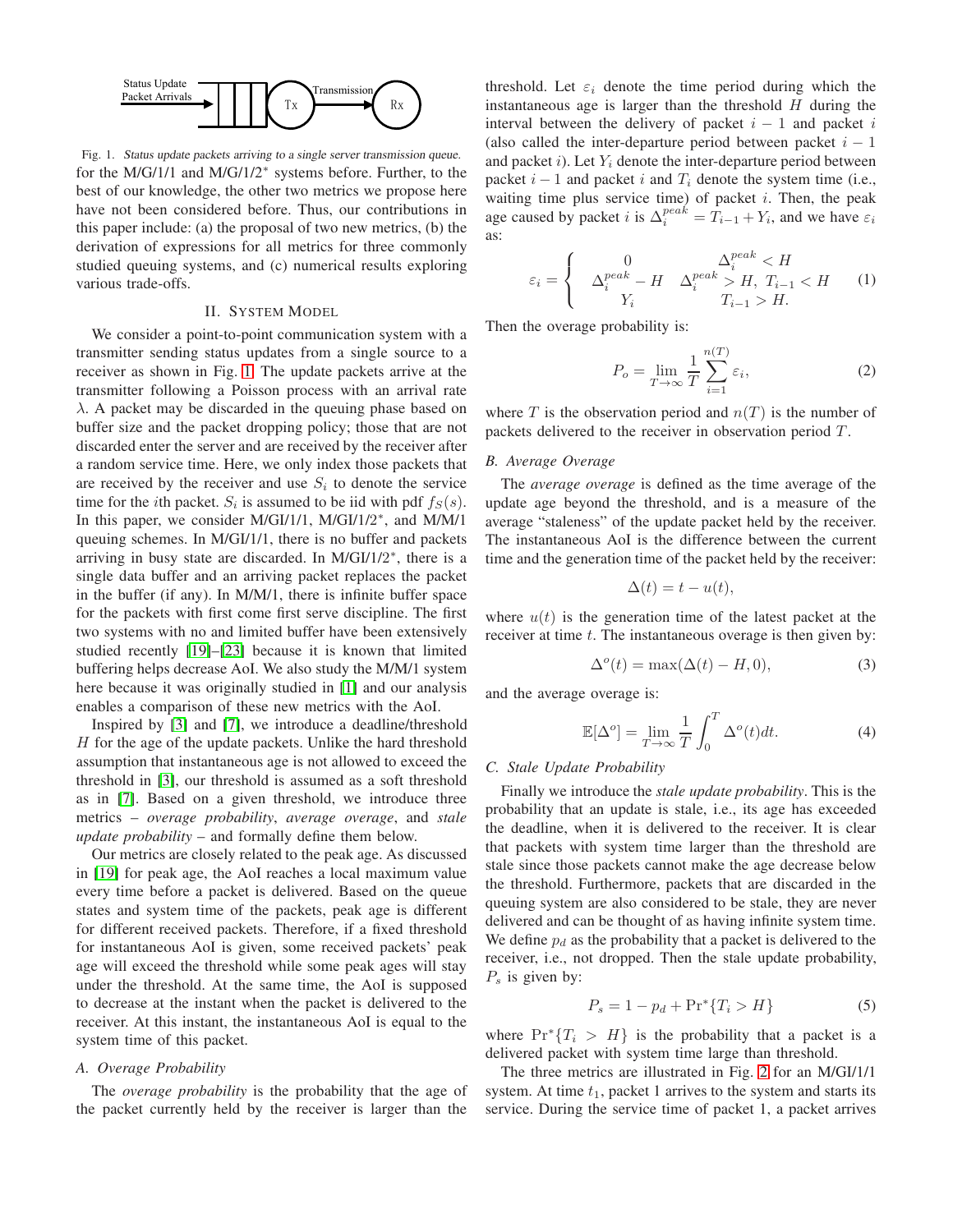

<span id="page-2-0"></span>Fig. 2. Illustration of overage probability, stale update probability, and average overage.

to the system and is dropped since there is no buffer to store this packet. This time is denoted by a cross in the figure. The service of packet 1 is finished at  $t_1$ ; packet 2 arrives to the system at  $t_2$  and finishes its service at  $t_2'$ . We can see that packet 1 is a stale update packet whereas packet 2 is not since the system time of packet 2 is smaller than the threshold.

The average overage is the time average area of the age beyond the threshold, and we use  $Q_i$  to denote those areas during the inter-departure period between packet  $i - 1$  and packet i. These areas are shown shaded in Fig. [2.](#page-2-0) From the figure, we can see that  $\varepsilon_2$  and  $Q_2$  are obtained using the expression for the second case (i.e.,  $\Delta_i^{peak} > H$ ,  $T_{i-1} < H$ ) and  $\varepsilon_3$  and  $Q_3$  are obtained using the expression for the third case (i.e.,  $T_{i-1} > H$ ).  $Q_i$  and  $\varepsilon_i$  are related as follows:

$$
Q_{i} = \begin{cases} 0 & \Delta_{i}^{peak} < H \\ \frac{1}{2}\varepsilon_{i}^{2} & \Delta_{i}^{peak} > H, T_{i-1} < H \\ \frac{1}{2}\varepsilon_{i}^{2} + \varepsilon_{i}(T_{i-1} - H) & T_{i-1} > H, \end{cases}
$$
(6)

and we can rewrite equation [\(4\)](#page-1-1) as:

$$
\mathbb{E}[\Delta^o] = \lim_{T \to \infty} \frac{1}{T} \sum_{i=1}^{n(T)} Q_i.
$$
 (7)

If we denote the number of generated packets by the source in observation period T by  $N(T)$ , we will have  $\lambda =$  $\lim_{T\to\infty}\frac{N(T)}{T}$  $\frac{(1)}{T}$ . Therefore, we have:

$$
P_o = \lambda \lim_{T \to \infty} \frac{\sum_{i=1}^{n(T)} \varepsilon_i}{N(T)} = \lambda \mathbb{E}[\varepsilon],\tag{8}
$$

$$
\mathbb{E}[\Delta^o] = \lambda \lim_{T \to \infty} \frac{\sum_{i=1}^{n(T)} Q_i}{N(T)} = \lambda \mathbb{E}[Q],\tag{9}
$$

where E[ε] and E[Q] are expectations taken over *all generated packets* by assuming a value of zero for  $\varepsilon$  and  $Q$  for dropped packets.

In the next three sections, we derive expressions for the three metrics for the three queuing systems.

### III. M/GI/1/1 QUEUE

In the  $M/GI/1/1$  queuing system, there is a single server and no buffer. Packets that arrive when the server is idle are taken to service immediately and those arriving in busy period are dropped. In view of the renewal structure, we have the following stationary probabilities for each state:

$$
p_I = \frac{1}{\lambda T_{cycle}}, \ p_B = \frac{\mathbb{E}[S]}{T_{cycle}}, \tag{10}
$$

where  $T_{cycle} = \frac{1}{\lambda} + \mathbb{E}[S]$  is the expected length of one renewal cycle;  $I$  and  $B$  indicate the idle and busy states. Clearly, we have  $p_d = p_I$  which indicates that only the packets arrive in idle state can be delivered to the receiver. Since there is no waiting period for packets (as there is no buffer), we have  $T_i = S_i$ ,  $Y_i = X_i + S_i$  where  $X_i$  denotes the idle period before packet  $i$  arrives to the system and is an exponentially distributed random variable with coefficient λ. We now obtain expressions for the metrics. Closed-form expressions may be obtained for specific service time distributions. We show closed-form expressions for the M/M/1/1 system in Appendix[.A.](#page-6-0)

#### *A. Overage probability*

First, we evaluate  $\mathbb{E}[\varepsilon]$  which is equal to  $\mathbb{E}[\varepsilon|Id]p_I$ , since the packets arriving in busy state will be dropped in this system. For  $\mathbb{E}[\varepsilon|Id]$ , based on equation [\(1\)](#page-1-2), we have:

$$
\mathbb{E}[\varepsilon|Id] = \int_0^H \int_0^\infty \int_{H-s_i-s_{i-1}}^\infty (x + s_i + s_{i-1} - H) \, f_X(x) f_S(s_i) f_S(s_{i-1}) dx ds_i ds_{i-1}
$$
\n
$$
- \int_H^\infty \int_0^\infty \int_0^\infty (x + s_i) f_X(x) f_S(s_i) f_S(s_{i-1}) dx ds_i ds_{i-1}.
$$
\n(11)

Finally, we have overage probability as  $P_o = \lambda \mathbb{E}[\varepsilon |Id] p_I$  from equation [\(8\)](#page-2-1). The more general case of a GI/GI/1/1 system was considered in [\[18\]](#page-7-9).

## *B. Average Overage*

<span id="page-2-4"></span><span id="page-2-2"></span> $^{+}$ 

<span id="page-2-1"></span>Similarly, we evaluate  $\mathbb{E}[Q|Id]$  based on [\(6\)](#page-2-2):

<span id="page-2-3"></span>
$$
\mathbb{E}[Q|Id] = \int_0^H \int_0^\infty \int_{H-s_i-s_{i-1}}^\infty \frac{1}{2} (x+s_i+s_{i-1} - H)^2
$$
  
\n
$$
f_X(x) f_S(s_i) f_S(s_{i-1}) dx ds_i ds_{i-1}
$$
  
\n
$$
+ \int_H^\infty \int_0^\infty \int_0^\infty \left[ \frac{1}{2} (x+s_i)^2 + s_{i-1} (x+s_i) \right]
$$
  
\n
$$
f_X(x) f_S(s_i) f_S(s_{i-1}) dx ds_i ds_{i-1}.
$$
\n(12)

<span id="page-2-5"></span>Then we have  $\mathbb{E}[\Delta^o] = \lambda \mathbb{E}[Q | Id] p_I$  from equation [\(9\)](#page-2-3).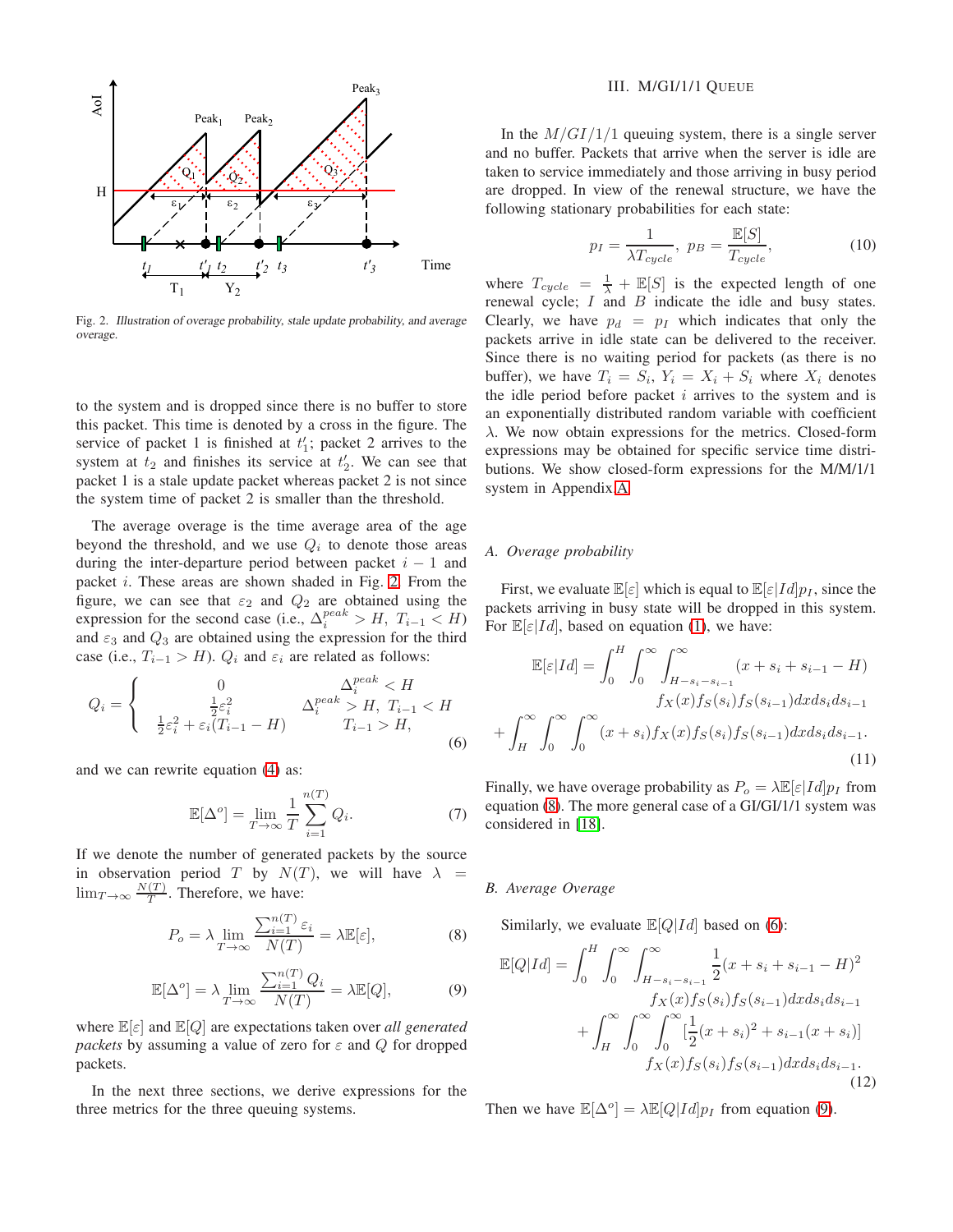## *C. Stale Update Probability*

Since  $p_d = p_I$ , based on equation [\(5\)](#page-1-3), we evaluate  $Pr^*{T_i} >$  $H$ } as:

$$
\Pr^*\{T_i > H\} = p_I \Pr^*\{T_i > H | Id\} \\
= p_I \int_H^\infty f_S(s_i) ds_i = p_I (1 - F_S(H)), \tag{13}
$$

where  $F_S(s)$  is the cumulative distribution function (cdf) of random variable  $S_i$ .

Therefore, we have  $P_s = 1 - p_I F_S(H)$  from equation [\(5\)](#page-1-3).

# IV. M/GI/1/2 <sup>∗</sup> QUEUE

In this system, there is a single packet buffer. The server is in either idle or busy state. Packets that arrive in the idle period are served immediately and those that arrive in the busy period are stored in the buffer and take the place of the old packet in the buffer. In view of the renewal structure, we have the following stationary probabilities for each state of the server:

$$
p_I = \frac{1}{\lambda T_{cycle}}, \ p_B = \frac{\mathbb{E}[S]}{T_{cycle} MGF_S(\lambda)},\tag{14}
$$

where we use  $MGF_S(\lambda)$  to denote the moment generating function of the service distribution evaluated at  $-\lambda$ :

$$
MGF_S(\lambda) = \mathbb{E}[e^{-\lambda S}],\tag{15}
$$

where  $T_{cycle} = \frac{1}{\lambda} + \frac{\mathbb{E}[S]}{MGF_S}$  $\frac{\mathbb{E}[S]}{MGFs(\lambda)}$  is the expected length of one renewal cycle.

Since only one packet that arrives during the busy period is served and the others are discarded in the buffer, we define the states  $B_1$  and  $B_2$  as the busy states of the server with zero and one packet waiting in the queue, respectively. The renewal cycle is as follows: after idle period, an arrival happens, and the system enters  $B_1$  state. Now a time duration of service S starts and if during the service period another arrival occurs, the system turns to  $B_2$  state. This back-and-forth between  $B_1$ and  $B_2$  states continues until no packet arrives in one service time. Based on the analysis in our previous work [\[6\]](#page-7-5), we have:

$$
p_{B_2} = p_B \left( 1 + \frac{MGF_S(\lambda) - 1}{\lambda \mathbb{E}[S]} \right),
$$

and the probability of  $B_1$  state is  $p_{B_1} = p_B - p_{B_2}$ . Clearly we have  $p_d = p_I + p_{B_1}$  for M/GI/1/2<sup>\*</sup> system. We are now ready to derive the three metrics for this queuing system. Closed-form expressions the M/M/1/2<sup>\*</sup> system are shown in Appendix[.B.](#page-6-1)

#### *A. Overage probability*

Note that a packet can be delivered to the receiver even if it arrives to the system during busy period. Therefore, we evaluate  $\mathbb{E}[\varepsilon|Id]$  and  $\mathbb{E}[\varepsilon|B]$  separately to get the expression for  $\mathbb{E}[\varepsilon]$ .

*1)*  $\mathbb{E}[\varepsilon|Id]$ : First, we assume that packet  $i - 1$  finds the system in idle state and starts service. Therefore, we have  $T_{i-1} = S_{i-1}$  and we assume the inter-arrival time between  $i - 1$  and next packet is X (the next packet may be dropped and may not be indexed). If  $X < S_{i-1}$ , we have  $Y_i = S_i$ .

Otherwise if  $X > S_{i-1}$ , we have  $Y_i = X - S_{i-1} + S_i$ . Now, we have:

$$
\mathbb{E}[\varepsilon|Id] = \int_0^H \int_{s_{i-1}}^{\infty} \int_{H-x}^{\infty} (x + s_i - H) \n\qquad f_S(s_i) f_X(x) f_S(s_{i-1}) ds_i dx ds_{i-1} \n+ \int_H^{\infty} \int_{s_{i-1}}^{\infty} \int_0^{\infty} (x + s_i - s_{i-1}) \n\qquad f_S(s_i) f_X(x) f_S(s_{i-1}) ds_i dx ds_{i-1} \n+ \int_0^H \int_0^{s_{i-1}} \int_{H-s_{i-1}}^{\infty} (s_{i-1} + s_i - H) \n\qquad f_S(s_i) f_X(x) f_S(s_{i-1}) ds_i dx ds_{i-1} \n+ \int_H^{\infty} \int_0^{s_{i-1}} \int_0^{\infty} s_i f_S(s_i) f_X(x) f_S(s_{i-1}) ds_i dx ds_{i-1}.
$$
 (16)

<span id="page-3-0"></span>*2)*  $\mathbb{E}[\varepsilon|B]$ : Next, we assume that packet  $i - 1$  finds the system in busy state. We use  $W$  to denote the waiting time for this packet in the buffer and we have the pdf for  $W$  as:  $f_W(w) = \frac{\Pr\{S > w\}}{\mathbb{E}[S]}$ . Note that only when  $X > W$ , this packet will be indexed as the  $i - 1$ th packet and  $T_{i-1} = W + S_{i-1}$ . If  $W < X < W + S_{i-1}$ , we have  $Y_i = S_i$ . Otherwise if  $X > W + S_{i-1}$ , we have  $Y_i = X - W - S_{i-1} + S_i$ . Now, we have:

$$
\mathbb{E}[\varepsilon|B] =
$$

$$
\int_{0}^{H} \int_{0}^{H-s_{i-1}} \int_{H-s_{i-1}-w}^{\infty} \int_{w}^{w+s_{i-1}} (w+s_{i-1}+s_i-H) \nf_X(x) f_S(s_i) f_W(w) f_S(s_{i-1}) dx ds_i dw ds_{i-1} \n+ \int_{0}^{\infty} \int_{H-s_{i-1}}^{\infty} \int_{0}^{\infty} \int_{w}^{w+s_{i-1}} s_i \nf_X(x) f_S(s_i) f_W(w) f_S(s_{i-1}) dx ds_i dw ds_{i-1} \n+ \int_{0}^{H} \int_{0}^{H-s_{i-1}} \int_{w+s_{i-1}}^{\infty} \int_{H-x}^{\infty} (x+s_i-H) \nf_S(s_i) f_X(x) f_W(w) f_S(s_{i-1}) ds_i dx dw ds_{i-1} \n+ \int_{0}^{\infty} \int_{H-s_{i-1}}^{\infty} \int_{w+s_{i-1}}^{\infty} \int_{0}^{\infty} (x-w-s_{i-1}+s_i) \nf_S(s_i) f_X(x) f_W(w) f_S(s_{i-1}) ds_i dx dw ds_{i-1}.
$$
 (17)

<span id="page-3-1"></span>Finally, we have overage probability as  $P_o = \lambda \mathbb{E}[\varepsilon |Id] p_I +$  $\mathbb{E}[\varepsilon|B]p_B$ ) from equation [\(8\)](#page-2-1).

#### *B. Average Overage*

Similarly, we evaluate  $\mathbb{E}[Q|Id]$  and  $\mathbb{E}[Q|B]$  based on [\(6\)](#page-2-2):

$$
\mathbb{E}[Q|Id] = \int_0^H \int_{s_{i-1}}^{\infty} \int_{H-x}^{\infty} \frac{1}{2} (x + s_i - H)^2
$$
  

$$
f_S(s_i) f_X(x) f_S(s_{i-1}) ds_i dx ds_{i-1}
$$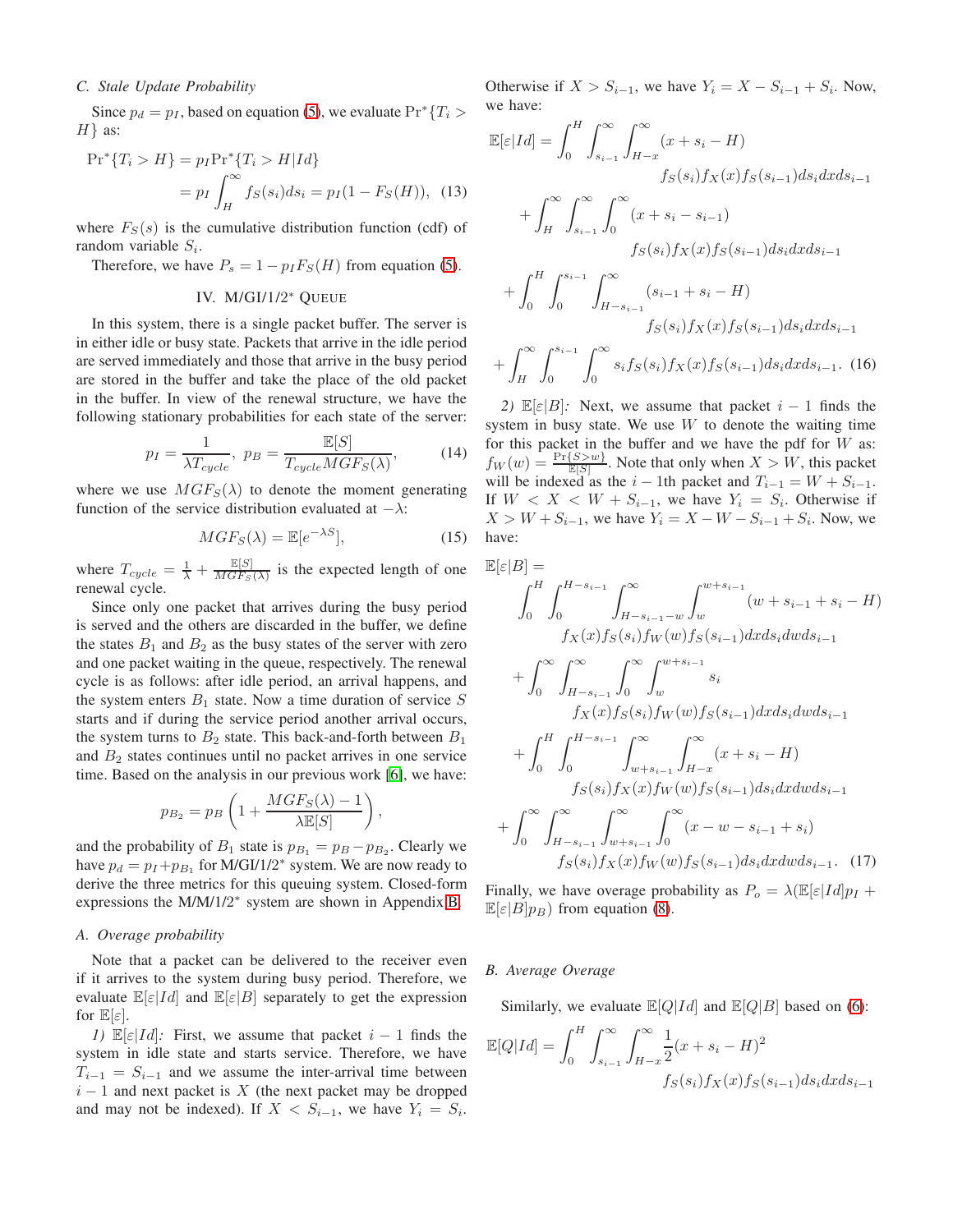$$
+\int_{H}^{\infty} \int_{s_{i-1}}^{\infty} \int_{0}^{\infty} \left(\frac{1}{2}(x+s_{i}-s_{i-1})^{2} + (x+s_{i}-s_{i-1})(s_{i}-H)\right) f_{S}(s_{i}) f_{X}(x) f_{S}(s_{i-1}) ds_{i} dx ds_{i-1} + \int_{0}^{H} \int_{0}^{s_{i-1}} \int_{H-s_{i-1}}^{\infty} \frac{1}{2}(s_{i-1}+s_{i}-H)^{2} f_{S}(s_{i}) f_{X}(x) f_{S}(s_{i-1}) ds_{i} dx ds_{i-1} + \int_{H}^{\infty} \int_{0}^{s_{i-1}} \int_{0}^{\infty} \left(\frac{1}{2}s_{i}^{2} + s_{i}(s_{i-1}-H)\right) f_{S}(s_{i}) f_{X}(x) f_{S}(s_{i-1}) ds_{i} dx ds_{i-1}.
$$
 (18)

$$
\mathbb{E}[Q|B] =
$$
\n
$$
\int_0^H \int_0^{H-s_{i-1}} \int_{H-s_{i-1}-w}^{\infty} \int_w^{w+s_{i-1}} \frac{1}{2} (w+s_{i-1}+s_i-H)^2
$$
\n
$$
f_X(x) f_S(s_i) f_W(w) f_S(s_{i-1}) dx ds_i dw ds_{i-1}
$$

$$
+\int_0^\infty \int_{H-s_{i-1}}^\infty \int_0^\infty \int_w^{w+s_{i-1}} \left(\frac{1}{2}s_i^2 + s_i(w+s_{i-1} - H)\right)
$$
  

$$
f_X(x) f_S(s_i) f_W(w) f_S(s_{i-1}) dx ds_i dw ds_{i-1}
$$

$$
+\int_{0}^{H} \int_{0}^{H-s_{i-1}} \int_{w+s_{i-1}}^{\infty} \int_{H-x}^{\infty} \frac{1}{2} (x+s_i - H)^2
$$
  

$$
f_S(s_i) f_X(x) f_W(w) f_S(s_{i-1}) ds_i dx dw ds_{i-1}
$$

$$
+\int_0^\infty \int_{H-s_{i-1}}^\infty \int_{w+s_{i-1}}^\infty \int_0^\infty \left(\frac{1}{2}(x-w-s_{i-1}+s_i)^2 + (x-w-s_{i-1}+s_i)(w+s_{i-1}-H)\right)
$$
  

$$
f_S(s_i)f_X(x)f_W(w)f_S(s_{i-1})ds_i dx dw ds_{i-1}.
$$
\n(19)

Then we have  $\mathbb{E}[\Delta^o] = \lambda(\mathbb{E}[Q|Id]p_I + \mathbb{E}[Q|B]p_B)$  from equation [\(9\)](#page-2-3).

### *C. Stale Update Probability*

Now, we evaluate  $Pr^*\{T_i > H\}$  as  $Pr^*\{T_i > H | Id\}$   $p_I$  +  $Pr<sup>*</sup>{T<sub>i</sub> > H|B}p<sub>B</sub>$ . Since the packet that arrives in idle state will be a delivered packet and its system time  $T_i = S_i$ , we have:

$$
Pr^*\{T_i > H | Id\} = \int_H^{\infty} f_S(s_i) ds_i = 1 - F_S(H). \tag{20}
$$

For the packets that arrive in busy state, only the packets with  $X > W$  can be delivered packets, and their corresponding system time is  $T_i = W + S_i$ . So we have:

$$
\Pr^*\{T_i > H|B\} = \int_0^\infty \int_{H-s_i}^\infty \int_w^\infty f_X(x) f_W(w) f_S(s_i) \, dx dw ds_i. \tag{21}
$$

Therefore, we have  $P_s = 1 - (p_I + p_{B_1}) + \Pr^* \{T_i > H\}$  from equation [\(5\)](#page-1-3).

## V. M/M/1 QUEUE

The analysis for overage probability has been done in [\[15\]](#page-7-12) as violation probability. Therefore, we present only the analysis for average overage and stale update probability in the M/M/1 system. Note that in this system, all the packets are delivered packets since the buffer size is unlimited. The packets are served following the first come first serve discipline. The service time for each packet follows an iid exponential distribution with mean  $\frac{1}{\mu}$ .

### <span id="page-4-0"></span>*A. Average Overage*

Based on equation (6) in [\[15\]](#page-7-12), we have the joint probability density function of  $T_{i-1}$  and  $Y_i$  as:

$$
f_{T,Y}(y,t) =
$$
  

$$
(\mu^2 - \lambda \mu)e^{\lambda t - \mu y - \mu t} - \mu^2 e^{-\mu y - \mu t} + \lambda \mu e^{-\lambda y - \mu t}.
$$

Therefore we have:

$$
\mathbb{E}[Q] = \int_0^H \int_{H-t}^{\infty} \frac{1}{2} (y + t - H)^2 f_{T,Y}(y, t) dy dt + \int_H^{\infty} \int_0^{\infty} \left( \frac{1}{2} y^2 + y(t - H) \right) f_{T,Y}(y, t) dy dt, \tag{22}
$$

and we have  $\mathbb{E}[\Delta^o] = \lambda \mathbb{E}[Q]$  from equation [\(9\)](#page-2-3). Closed-form expressions are shown in Appendix[.C.](#page-7-13)

# *B. Stale Update Probability*

Based on equation (4) in [\[15\]](#page-7-12), we have the pdf of system time  $T_i$  as:

<span id="page-4-3"></span>
$$
f_T(t) = \mu(1 - \frac{\lambda}{\mu})e^{-\mu(1 - \frac{\lambda}{\mu})t}.
$$

<span id="page-4-1"></span>Since all the packets are delivered packets in this system, we have  $p_d = 1$  and  $\Pr^* \{T_i > H\}$  as:

$$
\Pr^*\{T_i > H\} = \int_H^\infty f_T(t)dt = e^{-\mu(1 - \frac{\lambda}{\mu})H}.\tag{23}
$$

Therefore, we have  $P_s = \Pr^* \{ T_i > H \} = e^{-\mu (1 - \frac{\lambda}{\mu})H}$  from equation [\(5\)](#page-1-3).

## VI. NUMERICAL RESULTS

In this section, we present numerical results for the three metrics. We also performed packet-based queue simulations offline for  $10^6$  packets in order to verify the analytical results. We consider exponential distributed service times with  $f_S(s) = \mu e^{-\mu s}$  and gamma distributed service times with  $f_S(s) = \frac{\beta^{\alpha}}{\Gamma(\alpha)}$  $\frac{\beta^{\alpha}}{\Gamma(\alpha)}\beta^{\alpha-1}e^{-\beta s}$  where  $\alpha$  is the shape parameter.

<span id="page-4-2"></span>Fig. [3](#page-5-0) shows the overage probability and stale update probability for the three queuing systems with respect to H for  $\lambda = 1$  and exponential service time with  $\mu = 2$ . We observe that when the threshold  $H$  is small,  $P_s$  is smaller than  $P_0$  for all the three systems, but as H increases,  $P_s$  for M/M/1/1 and M/M/1/2<sup>\*</sup> plateau, while the other probabilities keep decreasing. This is because the threshold has no effect on the queue behaviour, and with a large enough threshold, stale updates are mainly due to dropped packets in the system.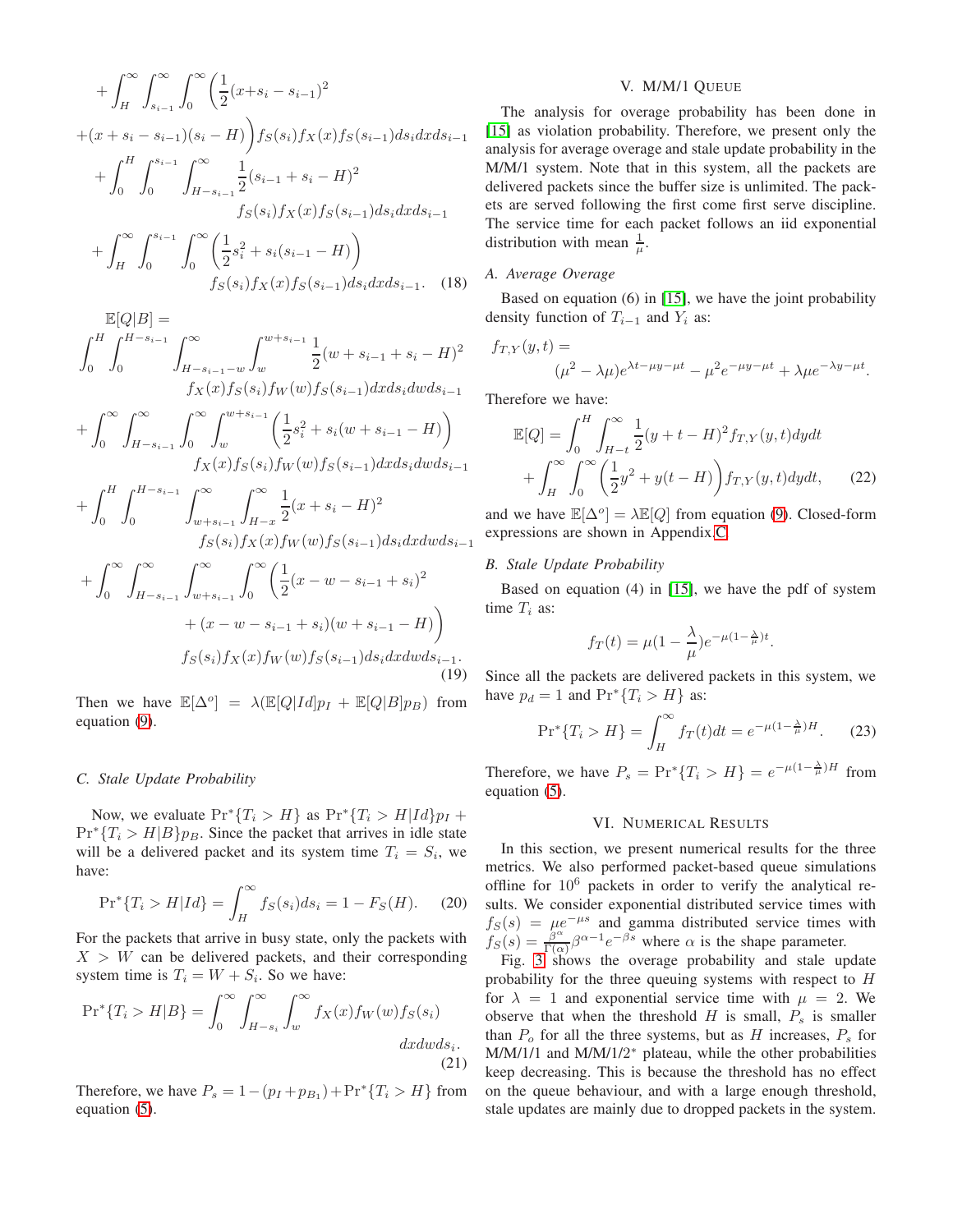

<span id="page-5-0"></span>Fig. 3. Overage Probability and Stale Update Probability with respect to H for  $\lambda = 1$  and exponential service time with  $\mu = 2$ . Circles are simulation results.



<span id="page-5-1"></span>Fig. 4. Average AoI and Average Overage with respect to  $\rho$  for exponential service time with fixed  $\mu = 2$ . (a) All three queuing systems with  $H = 1$  (b) M/M/1 queue with respect to  $\rho$  and  $H$ . Circles are simulation results.

Note that since the M/M/1 system serves all the packets,  $P_s$ for M/M/1 keeps decreasing as the threshold increases.



<span id="page-5-2"></span>Fig. 5. Overage Probability and Stale Update Probability for M/GI/1/1 with respect to  $\lambda$  for  $H = 1$  and gamma distribution service time with  $\mathbb{E}[S] = \frac{1}{2}$ .

In Fig. [4,](#page-5-1) we show average AoI and average overage with respect to  $\rho$  where  $\rho = \frac{\lambda}{\mu}$  for exponential service time with fixed  $\mu = 2$ . In Fig. [4\(](#page-5-1)a), we compare the three queuing schemes with fixed  $H = 1$ . It can be seen that the average overage has a similar behaviour to the average AoI with respect to  $\rho$ . For the M/M/1 queue, we can find optimum points for both average AoI and average overage while the average AoI and average overage keep decreasing as  $\rho$  increases for M/M/1/1 and M/M/1/2<sup>\*</sup>. In Fig. [4\(](#page-5-1)b), we show average AoI and average overage for the M/M/1 queue with respect to  $\rho$ and H. Note that the average overage is not actually equal to the average AoI minus  $H$ , because update packets with system times smaller than the threshold have zero overage. As H becomes large, the average overage tends to zero, while the average AoI is unaffected by  $H$ , as can be seen in the figure. Further, the values of  $\rho$  that minimize average AoI and average overage are slightly different.

In Fig. [5,](#page-5-2) we show Overage Probability and Stale Update Probability for M/GI/1/1 queue with respect to  $\lambda$  for  $H =$ 1 and gamma distributed service time with  $\mathbb{E}[S] = \frac{1}{2}$ . We can observe that with increasing  $\lambda$ ,  $P_o$  decreases while  $P_s$ increases. This indicates that a trade-off exists for this system between overage probability and stale update probability. This is owing to the fact that as  $\lambda$  increases, more packets are dropped in the queue, while the peak age decreases since the idle period decreases. We can also observe that as  $\alpha$  increases,  $P<sub>o</sub>$  increases while  $P<sub>s</sub>$  decreases.

Finally, in Fig. [6,](#page-6-2) we show Overage Probability and Stale Update Probability for M/GI/1/2<sup>\*</sup> queue with respect to  $\mathbb{E}[S]$ for gamma distribution service time and  $H = 1$ ,  $\lambda = 1$ . We can observe that as  $\mathbb{E}[S]$  increases, both  $P_o$  and  $P_s$  increase. With smaller  $\mathbb{E}[S]$ , both  $P_o$  and  $P_s$  have good performance with larger  $\alpha$  (i.e., smaller variance for service time); however, as  $\mathbb{E}[S]$  increases,  $P_0$  and  $P_s$  are lower with smaller  $\alpha$  (i.e., larger variance for service time). This is because when the expected value of service time is small, a large variance implies that a large service time has a reasonably high probability of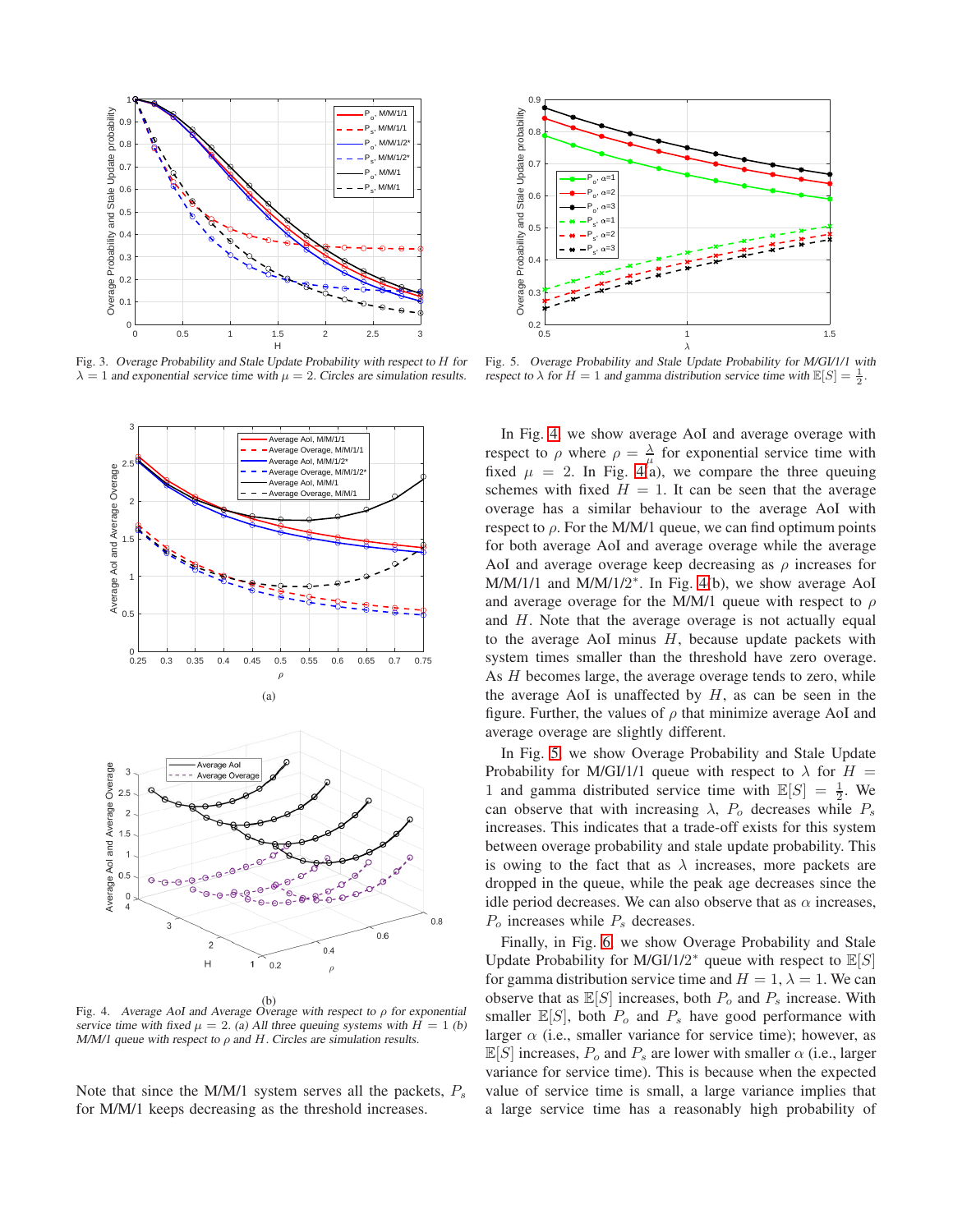

<span id="page-6-2"></span>Fig. 6. Overage Probability and Stale Update Probability for M/GI/1/2<sup>\*</sup> with respect to  $\mathbb{E}[S]$  for gamma distribution service time and  $H = 1$ ,  $\lambda = 1$ .

occurring, whereas when the expected value of service time is large, large variance means that small service times have a reasonably high probability of occurring.

#### VII. CONCLUSION

For a status update system with a soft deadline, this paper introduced three threshold-based age metrics – *overage probability*, *average overage*, and *stale update probability* – and evaluated them for three typical queuing systems. Expressions for the metrics are derived for three queueing systems, and several numerical results are obtained Our numerical results show the behavior of these metrics under different parameter settings and different service time distributions. We compare the average overage with general average AoI to show their differences under different values of  $\rho$ . The results indicate a trade-off between these two for an M/M/1 queue. In the future, we intend to investigate these metrics for other queuing systems, and consider scheduling disciplines that minimize them.

#### APPENDIX

#### <span id="page-6-0"></span>*A. Closed form expressions for M/M/1/1*

In M/M/1/1 system, we have  $f_S(s) = \mu e^{-\mu s}$  and  $p_I = \frac{\mu}{\lambda + \mu}$ . *1) Overage Probability:* Based on [\(11\)](#page-2-4), we have:

$$
\mathbb{E}[\varepsilon|Id] = \left(\frac{1}{\lambda} + \frac{1}{\mu}\right)e^{-\mu H} + \frac{He^{-\mu H}}{\lambda - \mu} + \frac{\mu^2(e^{-\lambda H} - e^{-\mu H})}{\lambda(\lambda - \mu)^2}
$$

and finally we have:  $P_o = \frac{\lambda \mu}{\lambda + \mu} \mathbb{E}[\varepsilon |Id].$ *2) Average Overage:* Based on [\(12\)](#page-2-5), we have:

$$
\mathbb{E}[Q|Id] = e^{-\mu H} \left(\frac{1}{\lambda^2} - H\left(\frac{1}{\lambda} + \frac{1}{\mu}\right) + \frac{1}{\mu^2} + \frac{1}{\lambda \mu}\right) + (He^{-\mu H} + \frac{e^{-\mu H}}{\mu})\left(\frac{1}{\lambda} + \frac{1}{\mu}\right) + \frac{\mu^2}{(\lambda - \mu)(\lambda - \mu)^3} \left( (e^{-\lambda H} + e^{-\mu H})(\lambda^2 - 2\lambda \mu + \mu^2)H^2 \right)
$$

+ 
$$
(e^{-\lambda H} - e^{-\mu H})(2\lambda - 2\mu)H
$$
  
\n $- \frac{\mu^2 H^2 (e^{-\lambda H} - e^{-\mu H})}{(\lambda - \mu)^2} + \frac{\mu^2 (e^{-\lambda H} - e^{-\mu H})}{\lambda^2 (\lambda - \mu)^2}$   
\n $- 2\mu^2 H \frac{e^{-\lambda H} - e^{-\mu H} (\mu H - \lambda H + 1)}{(\lambda - \mu)^3} + \frac{\lambda H e^{-\mu H}}{\mu (\lambda - \mu)}$ 

and finally we have:  $\mathbb{E}[\Delta^o] = \frac{\lambda \mu}{\lambda + \mu} \mathbb{E}[Q|Id]$ *3) Stale Update Probability:* Since we have:

$$
F_S(H) = 1 - e^{-\mu H}
$$

we can get  $P_s = 1 - p_I F_S(H) = 1 - \frac{\mu}{\lambda + \mu} + \frac{\mu}{\lambda + \mu} e^{-\mu H}$ .

## <span id="page-6-1"></span>*B. Closed form expressions for M/M/1/2*<sup>∗</sup>

In M/M/1/2<sup>\*</sup> system, we have  $p_I = \frac{\mu^2}{\lambda^2 + \lambda\mu + \mu^2}$ ,  $p_B = \frac{\lambda^2 + \lambda\mu}{\lambda^2 + \lambda\mu + \mu^2}$  and  $p_{B_1} = \frac{\lambda\mu}{\lambda^2 + \lambda\mu + \mu^2}$ 

*1) Overage Probability:* Based on [\(16\)](#page-3-0) and [\(17\)](#page-3-1), we have:

$$
\mathbb{E}[\varepsilon|Id] = He^{-H\mu} + \frac{e^{-H\mu}}{\mu} + \frac{e^{-H\lambda} - e^{-H\mu}}{\lambda} \n- \frac{e^{-H\mu} (e^{-H\lambda} - 1)}{\lambda - \mu} + \frac{\mu e^{-H(\lambda + \mu)}}{\lambda^2 + \mu\lambda} \n+ \frac{e^{-H\lambda} (1 - e^{-H\mu})}{\mu} + \frac{\lambda e^{-H\lambda} (e^{-H\mu} - 1)}{\mu (\lambda - \mu)}
$$

$$
\mathbb{E}[\varepsilon|B] = \frac{e^{-H\mu}(1 - e^{-H\lambda})}{\lambda} + \frac{e^{-H(\lambda+\mu)}}{\lambda+\mu} \n- \frac{e^{-H\lambda}(e^{-H\mu} - 1)}{\lambda} - \frac{e^{-H\lambda}(e^{-H\mu} - 1)}{\mu} - He^{-H(\lambda+\mu)} \n+ \frac{H\mu e^{-H\mu}}{\lambda} + \frac{\mu^2 e^{-H(\lambda+\mu)}}{\lambda(\lambda+\mu)^2} + \frac{2\mu e^{-H\mu}(e^{-H\lambda} - 1)}{\lambda^2} \n+ \frac{He^{-H(\lambda+\mu)}(\lambda-\mu)}{\lambda-\mu} + \frac{H\mu^2 e^{-H(\lambda+\mu)}}{\lambda^2+\mu\lambda} \n+ \frac{\lambda e^{-H\lambda}(e^{-H\mu} - 1)}{\mu(\lambda-\mu)} - \frac{\mu e^{-H\mu}(e^{-H\lambda} - 1)}{\lambda(\lambda-\mu)}
$$

Finally, we have overage probability as  $P_o = \lambda \left(\mathbb{E}[\varepsilon |Id]p_I + \mathbb{E}[\varepsilon |Id]p_I\right)$  $\mathbb{E}[\varepsilon|B]p_B).$ 

*2) Average Overage:* Based on [\(18\)](#page-4-0) and [\(19\)](#page-4-1), we have:

$$
\mathbb{E}[Q|Id] = \frac{e^{-H\mu}}{\mu^2} + H \frac{e^{-H\lambda} - e^{-H(\lambda+\mu)}}{\mu} + \frac{e^{-H\mu} (H\mu + 1)}{\mu^2}
$$

$$
- \frac{e^{-H\lambda} (e^{-H\mu} - 1)}{\mu^2} + \frac{e^{-H(\lambda+\mu)}}{\lambda(\lambda+\mu)} + \frac{e^{-H\lambda} - e^{-H(\lambda+\mu)}}{\lambda^2}
$$

$$
+ \frac{\mu e^{-H(\lambda+\mu)}}{\lambda^2(\lambda+\mu)} + \frac{e^{-H\mu} - e^{-H(\lambda+\mu)}}{\mu(\lambda-\mu)}
$$

$$
- \frac{\lambda (e^{-H\lambda} - e^{-H(\lambda+\mu)})}{\mu^2(\lambda-\mu)} + \frac{He^{-H\lambda} (e^{-H\mu} - 1)}{\mu}
$$

$$
+ \frac{\mu e^{-H(\lambda+\mu)} (H(\lambda+\mu)+1)}{\lambda(\lambda+\mu)^2} - \frac{H\mu e^{-H(\lambda+\mu)}}{\lambda(\lambda+\mu)}
$$